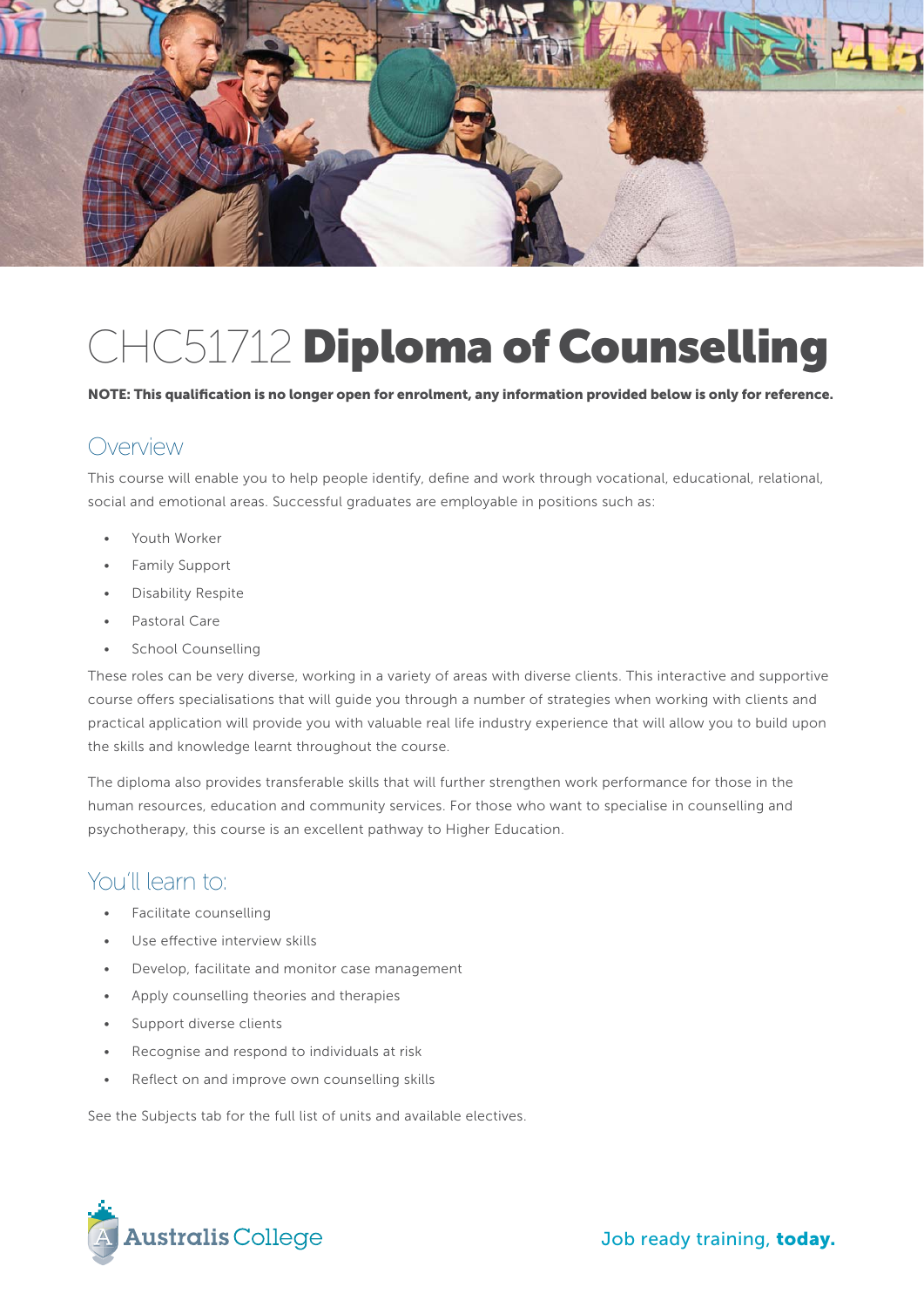## Accreditation

This qualification is nationally recognised under the Australian Qualification Framework (AQF).

Australis College is also an approved provider of counselling training by the International Institute for Complementary Therapists.

## Entry Requirements

To gain entry into CHC51712 Diploma of Counselling it is recommended that candidates have sufficient relevant work experience to indicate likely success at this level of qualification in a job role involving:

- The self-directed application of knowledge with substantial depth in some areas
- The exercise of independent judgement and decision-making
- The application of relevant technical and other skills.

In addition, if you are applying for a VET FEE-HELP loan, there are entry requirements to enter into the loan application. You will need produce a copy of your Australian Year 12 Senior Secondary Certificate of Education prior to enrolment.

If you are unable to produce this certificate, did not complete secondary school to a grade 12 level and gain a certificate, or graduated overseas, you will be required to undertake a Government approved Skills assessment, regardless of your education level and background.

Click here for more about our student enrollment process.

# Duration & Cost

We allow 18 months (full time) and 24 months (part time) to complete this course, although you may be able to complete faster than that depending on how much time you commit to your studies and if you fulfill the requirements of this course. This course has a cost of \$13,500 and the following payment options are available:

- VET FEE-HELP (eligibility requirements apply)
- Payment Plans



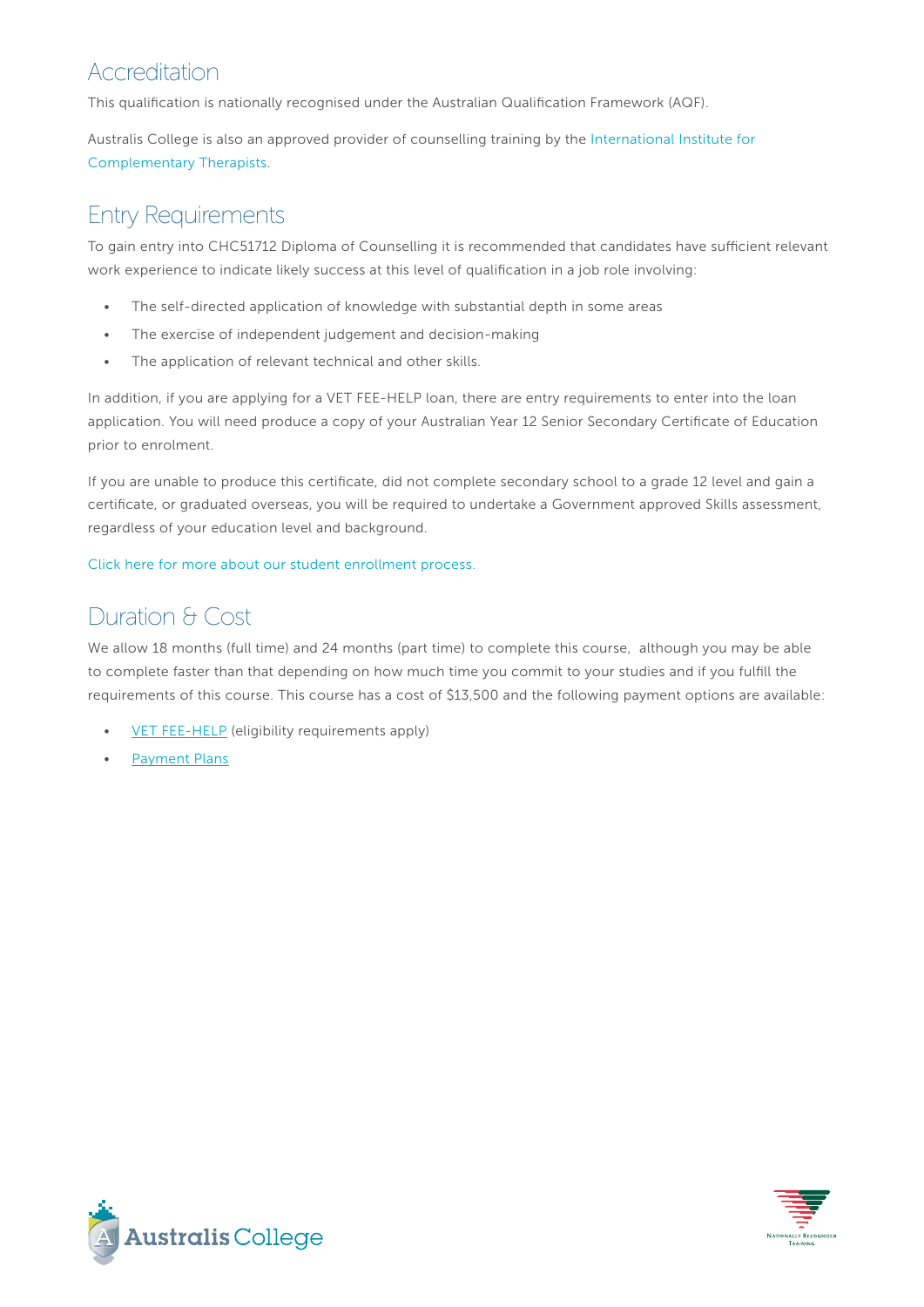# Subject list for CHC51712 Diploma of Counselling

There are 17 units of competency in the Diploma of Counselling delivered across four stages. Students will be supported throughout the program via one-on-one Trainer support, online eLearning, live and recorded webtutorials, live chats and forums which are aimed at supporting individual learner needs. Australis College will integrate the activities, bringing together a number of units that reflect real industry outcomes and processes.

|             | <b>Unit of Competency</b>                                        | <b>Unit of Competency Code</b> |
|-------------|------------------------------------------------------------------|--------------------------------|
| Stage One   | Work within a structured counselling framework                   | CHCCSL501A                     |
|             | Facilitate the counselling relationship                          | CHCCSL503B                     |
|             | Contribute to WHS processes                                      | HLTWHS300A                     |
|             | Apply specialist interpersonal and counselling interview skills  | CHCCSL502A                     |
| Stage Two   | Determine suitability of client for counselling services         | CHCCSL512A                     |
|             | Manage legal and ethical compliance                              | CHCLEG003                      |
|             | Develop, facilitate and monitor all aspects of case management   | CHCCM503C                      |
|             | Support clients in decision-making processes                     | CHCCSL507B                     |
| Stage Three | Apply counselling therapies to address a range of client issues  | CHCCSL506A                     |
|             | Apply personality and development theories                       | CHCCSL504A                     |
|             | Apply learning theories in counselling                           | CHCCSL505A                     |
|             | Apply legal and ethical responsibilities in counselling practice | CHCCSL508B                     |
| Stage Four  | Recognise and respond to individuals at risk                     | CHCCS514B                      |
|             | Work effectively with culturally diverse clients and co-workers  | HLTHIR403C                     |
|             | Facilitate workplace debriefing and support processes            | CHCMGT005                      |
|             | Undertake Case Management in child protection framework          | CHCCSM007                      |

In order to obtain this qualification, you must successfully complete the following 17 units of competency.

\* Find out more about this qualification at training.gov.au